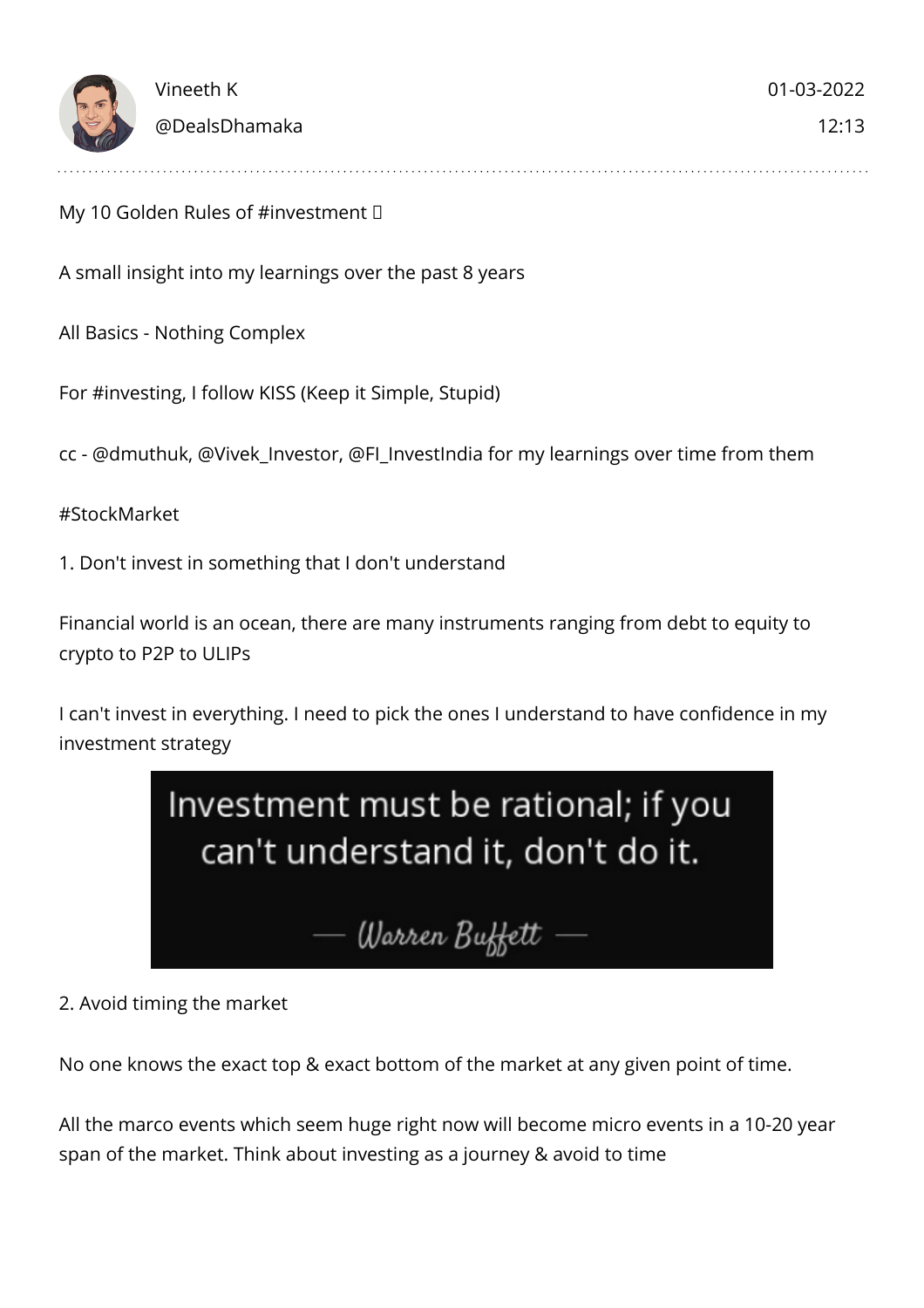

3. Stay away from noise

There are good stocks, there are bad stocks & there are noisy stocks.

It might just be a coincidence (or) a data-driven insight, every time a stock was in the news (or) stories started circulating it creates noise and eventually gets pumped and dumped

4. Stay Invested (for long-term)

10-20% returns in short term is good, but often one should look at the bigger picture.

Big moves in any stock are made only in less than 5% of the trading days in its lifetime. Only way to catch those gains in by staying invested for long



5. If it seems too good to be true, it usually will be. Avoid FOMO effect

Many times when the stocks zooms up irrationally . I sit back and analyze, how true is this ??

Often that has saved me from making bad investments & at insane valuations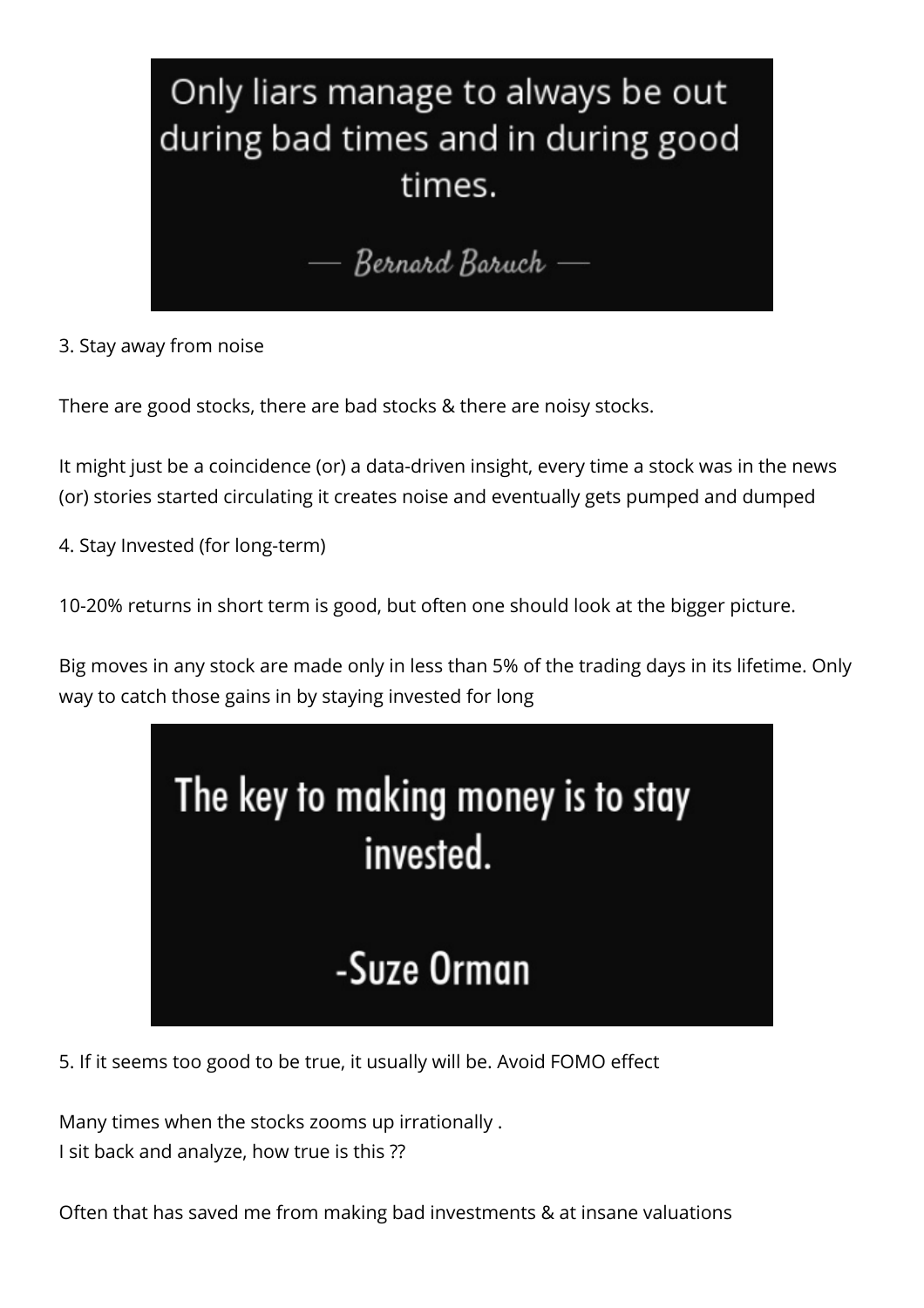

6. Invest in business, not the stock

May be middle-class mentality of seeing the price rather than the item on the food menu, for the initial few years, I looked only at the stock price first

Now, I look at the business and invest in it. The stock price catches up eventually

7. Regular & uninterrupted investments

SIP in my opinion is the greatest ever financial concept made to achieve the long-term compounding.

- 2 things I follow religiously -
- Regular investment
- Increasing investment (over time)

Allowed me to build a decent corpus overtime